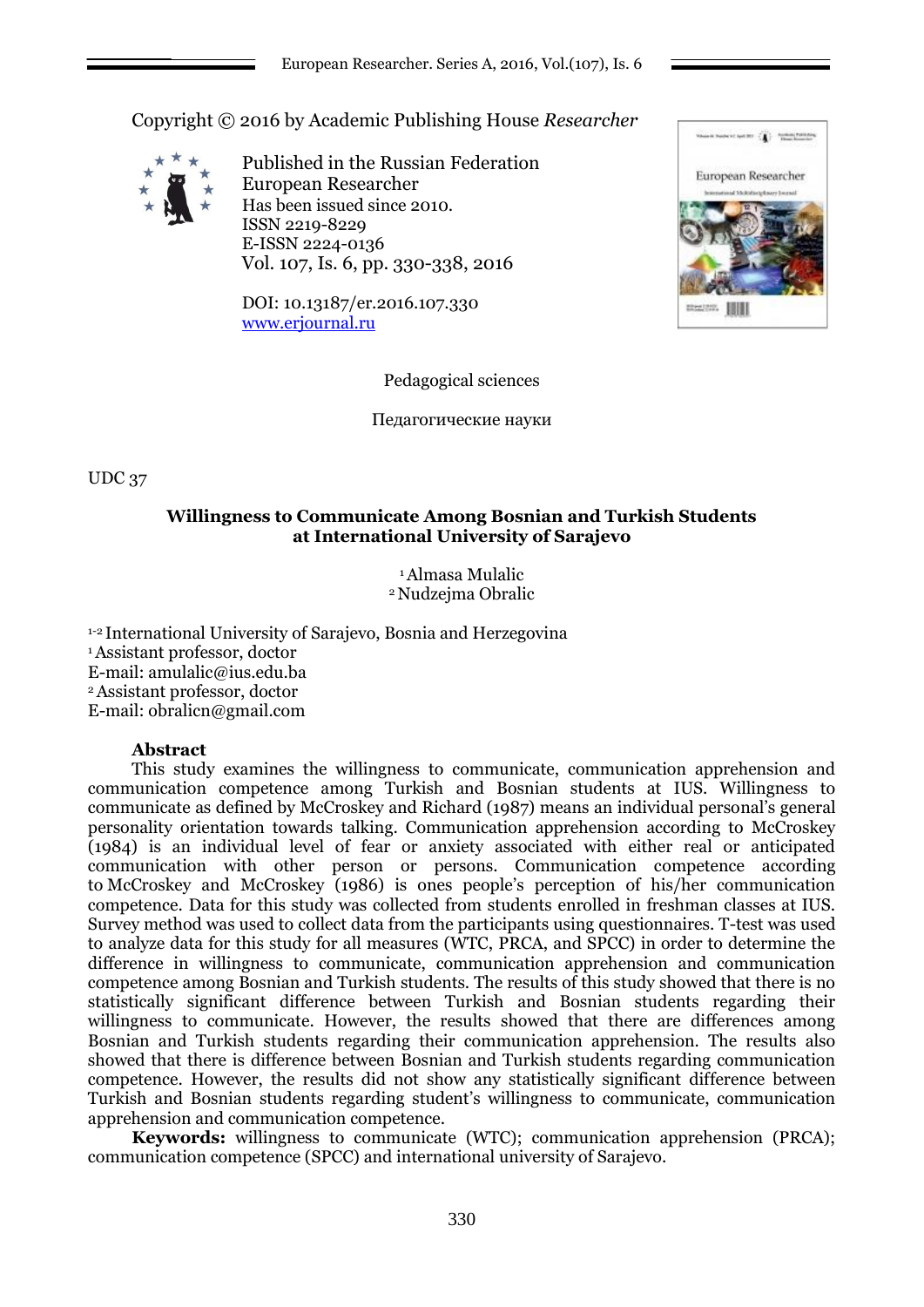### **Introduction**

Willingness to communicate contributes to both language learning and language acquisition. Therefore, Dörnyei (2005) argues that "it is not uncommon to find people who tend to avoid entering L2 communication situations even if they possess a high level of communicative competence" (p. 207). Since communication is a crucial part of L2 acquisition, MacIntyre and Charos (1996) explain that the primary reason for language learning often is aimed at using of language for basic communicate purposes. No matter for what purpose the language learning might be, (e.g., meeting new people, traveling, experiencing other cultures, or even using language in one's job) people use language to convey the message and communicate their ideas and opinions.

Individual learners' differences influence second language learning, motivation, aptitude, language learning styles and strategies. Therefore, many studies have been completed on language learning and teaching which has already established the importance of individual differences (IDs) in second language acquisition (SLA) (Andreou, Andreou, & Vlachos, 2004, 2006; Andreou & Galantomos, 2009; Andreou, Vlachos, & Andreou, 2005, 2006; Dörnyei, 2005, 2009). These researchers elaborated on how individual differences play an important role in successful second language acquisition. According to Dörnyei, (2005) individual differences (IDs) refer to characteristics, which differentiate individuals from each other in terms of their acquiring of a particular language. In the same manner, Andreou et. al. (2006) argue that the way people learn and acquire the language depend on individual differences. Regarding the importance of individual differences and its relatedness to successful language acquisition researchers turned to other variables related to personality and individual differences. Therefore, individual differences (IDs) depend on willingness to communicate (WTC), communication apprehension (CA), and communicative competence (SPCC). The novelty of this research depends on successful examination of the relationship between these variables.

McCroskey and Bear (1985) proposed willingness to communicate (WTC) as the construct in the trait-like personality that people reveal when communicating in their first language. In this regard, willingness to communicate is closely related to L2 learners' psychological readiness to initiate communication (MacIntyre & Charos, 1996; MacIntyre, Clément, Dörnyei, & Noels, 1998). Then, McCroskey (1970 and 1977) defines communication apprehension (CA) as "an individual's level of fear or anxiety associated with either real or anticipated communication with another person or persons" (p. 78). The most widely used and accepted measure of communication apprehension (CA) has been McCroskey's (1982) *Personal Report of Communication Apprehension-24* (PRCA-24) scale. According to the scale there are four different contexts of CA such as interpersonal, meeting, group and public. Interpersonal CA is the level of fear or anxiety associated with either real or anticipated communication with another individual in a one-on-one interaction. In essence, if someone experiences anxiety while thinking about interacting with another person or during an actual interaction with another person, he/she is said to have interpersonal CA. Meeting and group CA type, examine the level of fear or anxiety associated with either real or anticipated communication with another person(s) during a meeting/classroom environment. Every individual type of CA is contextually related to a meeting or a small group situation. Lastly, public CA is the level of fear or anxiety associated with either real or anticipated communication with another person(s) during a formal speaking situation. The last type of CA is probably closest aligned with the research conducted in social phobia discussed earlier. However, each of these four contexts is highly related with one another (Beatty, McCroskey, & Heisel, 1998). Communicative competence is very important in one's life and for that reason, good communication needs to be learned and practiced. Hymes (1966) introduced communicative competence and later on, many other researchers redefined the concept based on Hymes' ideas. Hymes argued that speakers of a language have to have more than grammatical competence in order to be able to communicate effectively.

Based on the above discussion regarding the research problem and the significance the main objectives of this research are:

a. Is there any difference among Bosnian and Turkish students regarding their willingness to communicate?

b. Is there any difference between Bosnian and Turkish students in regards to communication apprehension?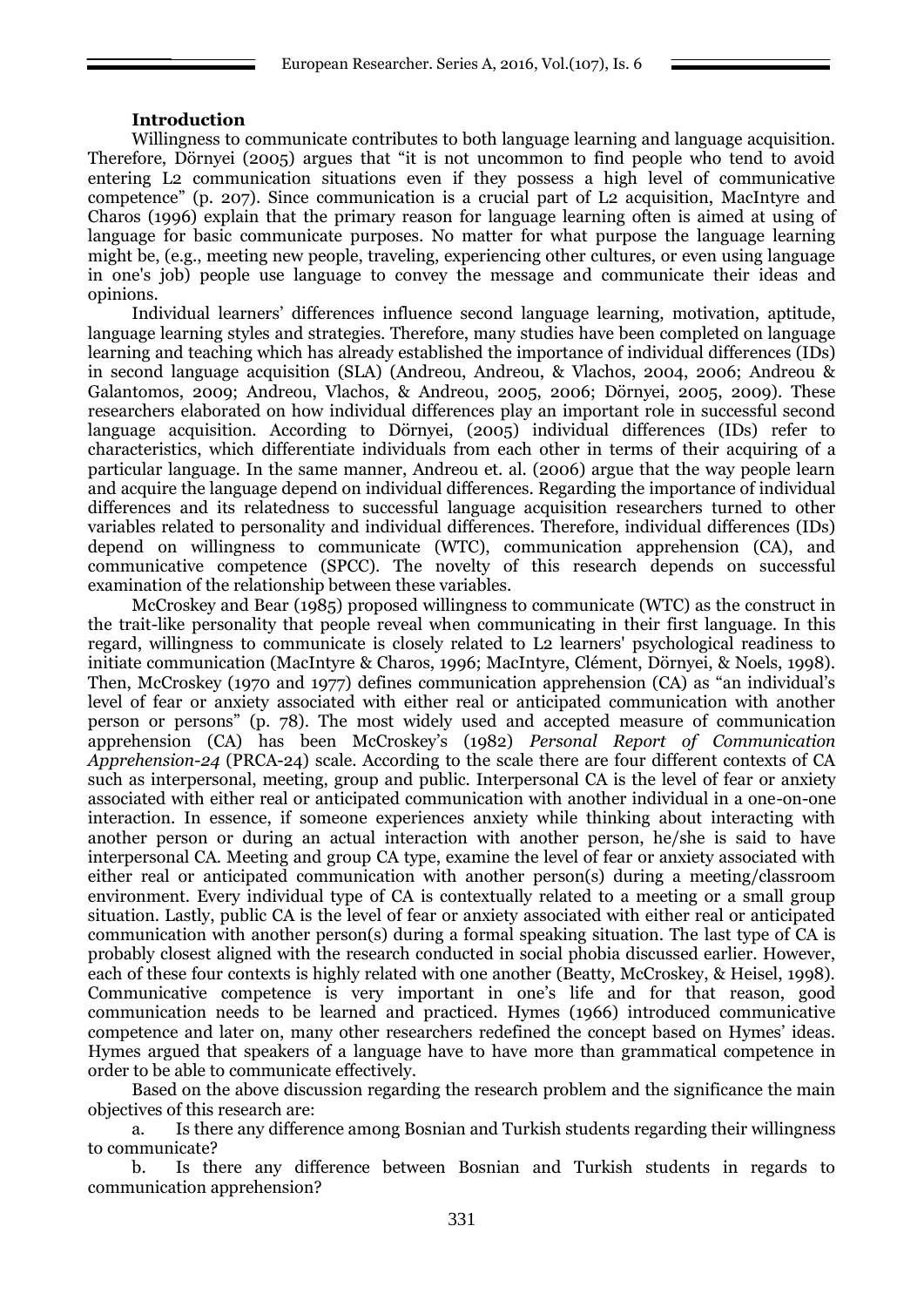c. Is there any difference among Bosnian and Turkish students in regards to their communication competence?

d. Is there any difference in student's willingness to communicate, communication apprehension and communication competence among male and female students?

### **Literature Review**

McCroskey (1985) introduced the construct "willingness to communicate" in relation to communication in the native language. His study included introversion, self-esteem, communication competence, communication apprehension and cultural diversity as antecedents of WTC. Moreover, this study argued that any kind of generalization on willingness to communicate need to be elaborated with the reference to culture. Different cultural backgrounds of the people play a decisive role in willingness to communicate and eventually in language acquisition.

MacIntyre (1994) hypothesized that communication apprehension and perceived competence influence the WTC. On the other hand, introversion is associated to both communication apprehension and perceived competence while self-esteem is related to communication apprehension. Based on his model, people are willing to communicate when they are not apprehensive about communication and when they perceive themselves as capable of communicating effectively.

MacIntyre and Charos (1996) extended the structural model by adding motivation, personality, the frequency of communication and context as predictors of WTC. They hypothesized that WTC and integrative motivation would explain the frequency of communication in L2.

MacIntyre et. al. (1998) integrated linguistic, communicative and social psychological variables to explain one's WTC in his/her second language. However, they treated WTC in L2 as a situational variable that has both transient and enduring influences. Moreover, they theorized that WTC influences speaking, listening, writing and reading modes. A pyramid shaped figure is used to illustrate the WTC model. A pyramid model demonstrates the wide variety of factors that affect the psychological preparedness to speak. Both individual factors (anxiety, motivation, attitudes, interpersonal attraction, etc.) and social contextual factors (ethno linguistic vitality, language contact, etc.) either enhance or reduce WTC (MacIntyre, 2007).

Hashimoto (2002) studied Japanese ESL students in classroom context as to test affective variables as predictors of reported second language use. He showed that motivation and WTC affect reported L2 communication frequency in classroom. Perceived competence and L2 anxiety were found to be causes of WTC, which led to more L2 use and L2 anxiety was found to negatively influence perceived competence. Although a path from WTC to motivation was not found as significant in the original study, it was found to be significant in the present research replication. In addition, a path from perceived competence was found to exert a strong and direct influence on motivation from a data-driven path.

Kang (2005) noted how situational willingness to communicate (WTC) in a second language (L2) can dynamically emerge and fluctuate during a conversation situation. He found that situational WTC in L2 emerged from the joint effect of three interacting psychological conditions of excitement, responsibility and security. Each was co-constructed by interacting situational variables such as topic, interlocutors, and conversational context. Based on the findings, he proposed a multilayered construct of situational WTC and a new definition of WTC in L2. Accordingly, WTC is proposed as a dynamic situational concept that can change moment-tomoment, rather than a trait-like predisposition. He also presented pedagogical implications, suggesting ways in which situational variables can be controlled to create L2 learners' situational WTC.

Cetinkaya (2005) in an investigation of Turkish college students' willingness to communicate in English as a foreign language found that students' willingness to communicate was directly related to their attitude towards the international community and their perceived linguistic selfconfidence. Furthermore, motivation and personality in terms of being an introvert or extrovert were found to be indirectly related to students' willingness to communicate through linguistic selfconfidence. Finally, he found that students' attitude toward the international community was correlated with their personality.

Zarrinabadi and Abdi (2011), in their investigation of the relationship between Iranian EFL learners' willingness to communicate (WTC) inside and outside the classroom and their language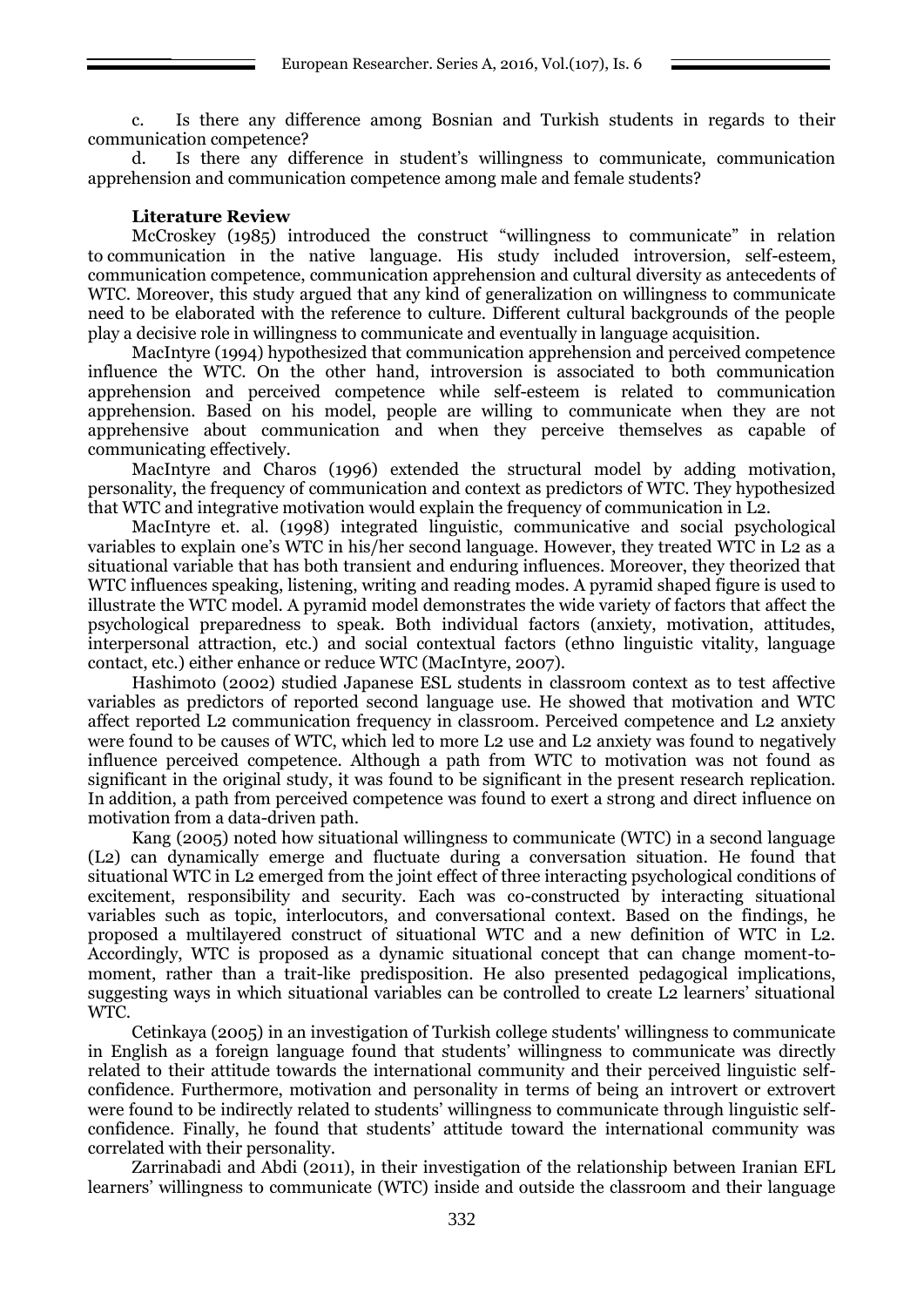learning orientations, found that language orientations are more correlated with willingness to communicate outside than inside the classroom.

Baghaei (2012) on the relationship between willingness to communicate in learning English as a foreign language showed that two out of the three subscales of WTC (willingness to communicate in the school context and willingness to communicate with native speakers of English) were moderately correlated with success in learning English as a foreign language.

Numerous studies have concluded that those who experience communication apprehension or low self-esteem will withdraw from communication, thus affecting their willingness to communicate. McCroskey and Richmond (1987) were addressing communication apprehension caused by fear, anxiety and the thought of negative consequences to speaking. When discussing communication apprehension, many people assume it revolves around public speaking. Communication apprehension does affect public speaking outcomes, but it also affects the willingness to communicate in many different contexts. For example, according to Graen, Dansereau and Minami (1972), the relationship quality between a superior and subordinate can be determined by the quality of their communication exchanges. Previous research has shown communication apprehension is associated with fear of anticipated communication (McCroskey, 1977).

### **Research Methodology**

This is a quantitative research with the aim to identify differences among Bosnian and Turkish students regarding their willingness to communicate. The second objective aims to determine differences between Bosnian and Turkish students about communication apprehension. The third objective will determine differences among Bosnian and Turkish students concerning their communication competence. The research design for this study is a quantitative with the survey method. According to Wiersma (2000), the survey method is used to measure variables that are related to a phenomenon without questioning why these variables exist. In this research, the instrument is a set of questionnaires is used to obtain the information from the students (sample). According to Wiersma (2000), the identification of a research population is important as it determines the type of problem for investigation. Population for this research is the 79 freshman students at International University of Sarajevo. According to Sakaran (2000), for a population of  $N= 800$ , a sample of n= 175 can be used to represent a generalization. In this study the research respondents attended three classes of *Freshman English I* (79 students) and responded to the questionnaire.

All respondents received a set of questionnaire consisting of a demographic questionnaire and adopted McCroskey's *Personal Report Communication Apprehension* (PRCA). This instrument uses five point Likert scale type response formats and the reliability is very high at above alpha= 0.90 in most cases. The most recently developed 24-item version of the instrument includes six items for each of four contexts: public speaking, speaking in formal meetings, speaking in small group discussions and interpersonal interaction. This version also permits the generation of four sub-scores as well as an overall score. The independent variables are the four sub-scores and the dependent variable is overall score. Respondents respond to the 24 items by choosing the number on a 5-point Likert-type scale from 1 (strongly agree), 2 (agree), 3 (neither agree nor disagree), 4 (disagree) and 5 (strongly disagree).

The second set of questions was instrument that measures a person's willingness to initiate communication (*Willingness to Communicate Questionnaire*). The face validity of the instrument is strong, and results of extensive research indicate the predictive validity of the instrument. Alpha reliability estimates for this instrument have ranged from .85 to well above .90. (McCroskey, 1992).

*Self-Perceived Communication Competence Scale* (SPCC) was also administered in this research. The self-perceived communication competence scale was developed to obtain information concerning how competent people feel in a variety of communication contexts and with a variety of types of receivers. Early self-report measures of competence were structured to represent what the creators of the measures felt were the components of communication competence. This scale is intended to let the respondent define communication competence. Since people make decisions with regards to communication (for example, whether they will even do it), it is their perception that is important, not that of an outside observer. This measure has generated good alpha reliability estimates (above .85) and had strong face validity. It also has been found to have substantial predictive validity.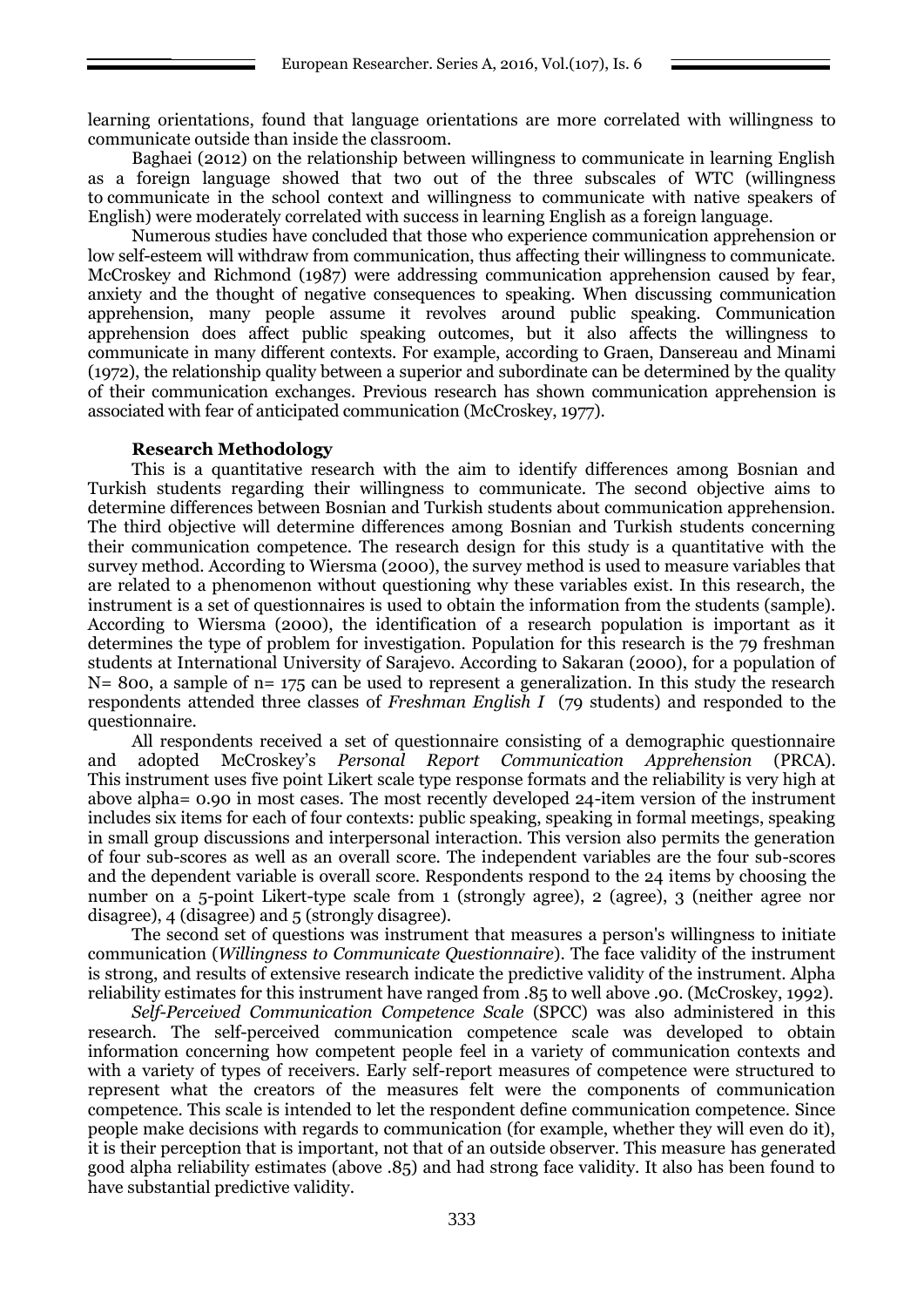# **Data Presentation and Analysis**

To analyze the data SPSS for windows was used. Descriptive statistics, reliability score and T-test was used to examine the research questions.

**Question 1**: Is there any statistically significant difference among Bosnian and Turkish students regarding their willingness to communicate?

| Nationality | Mean  | <u>. ۱</u> | Std. Deviation |
|-------------|-------|------------|----------------|
| Bosnian     | 76,41 | 56         | 11.241         |
| Turkish     | 75,04 | 23         | 9,393          |
| Total       | 76,01 | 70         | 10,694         |

**Table 1.** t-test

|                                      | Levene's<br>Test for<br>Equality<br>of<br>Variances | t-test for<br>Equality<br>of<br>Means |      |        |                       |                    |                          |                                                       |       |
|--------------------------------------|-----------------------------------------------------|---------------------------------------|------|--------|-----------------------|--------------------|--------------------------|-------------------------------------------------------|-------|
|                                      | $_{\rm F}$                                          | Sig.                                  | t    | df     | $Sig. (2-$<br>tailed) | Mean<br>Difference | Std. Error<br>Difference | 95%<br>Confidence<br>Interval of<br>the<br>Difference |       |
| Equal                                |                                                     |                                       |      |        |                       |                    |                          | Lower                                                 | Upper |
| variances<br>assumed                 | 2,893                                               | ,093                                  | ,514 | 77     | ,609                  | 1,367              | 2,661                    | $-3,932$                                              | 6,666 |
| Equal<br>variances<br>not<br>assumed |                                                     |                                       | ,554 | 48,747 | ,582                  | 1,367              | 2,468                    | $-3,594$                                              | 6,328 |

According to the table above t-test did not show that there is any difference between Bosnian and Turkish students in their willingness to communicate. Therefore, it can be stated that both Bosnian and Turkish students do not have problems with regard to an initiation of the conversation. Even though students are coming from different educational and cultural backgrounds, there was no statistically significant difference in their willingness to communicate.

**Question 2**: Is there any statistically significant difference between Bosnian and Turkish students regarding their communication apprehension?

| Nationality    |    | Mean                   | Std.<br>Deviation | Std.<br><b>Error</b> Mean |  |
|----------------|----|------------------------|-------------------|---------------------------|--|
| <b>Bosnian</b> | 56 | 74,68                  | 5,970             | .798                      |  |
| Turkish        | ററ | 78,<br>$\Omega$<br>ึ่น | 12,706            |                           |  |

## **Table 2.** t-test

|                    | Levene's Test<br>for Equality<br>of Variances | t-test for<br>Equality<br>of Means |          |        |                       |                        |                                 |                                                       |       |
|--------------------|-----------------------------------------------|------------------------------------|----------|--------|-----------------------|------------------------|---------------------------------|-------------------------------------------------------|-------|
|                    | F                                             | Sig.                               |          | df     | $Sig. (2-$<br>tailed) | Mean<br>Differ<br>ence | Std.<br>Error<br>Differe<br>nce | 95%<br>Confidence<br>Interval of<br>the<br>Difference |       |
| Equal<br>variances |                                               |                                    |          |        |                       |                        |                                 | Lower                                                 | Upper |
| assumed            | 12,454                                        | ,001                               | $-1,772$ | 77     | ,080                  | $-3,713$               | 2,095                           | $-7,885$                                              | ,460  |
| Equal              |                                               |                                    | $-1,342$ | 26,085 | ,191                  | $-3,713$               | 2,767                           | $-9,399$                                              | 1,974 |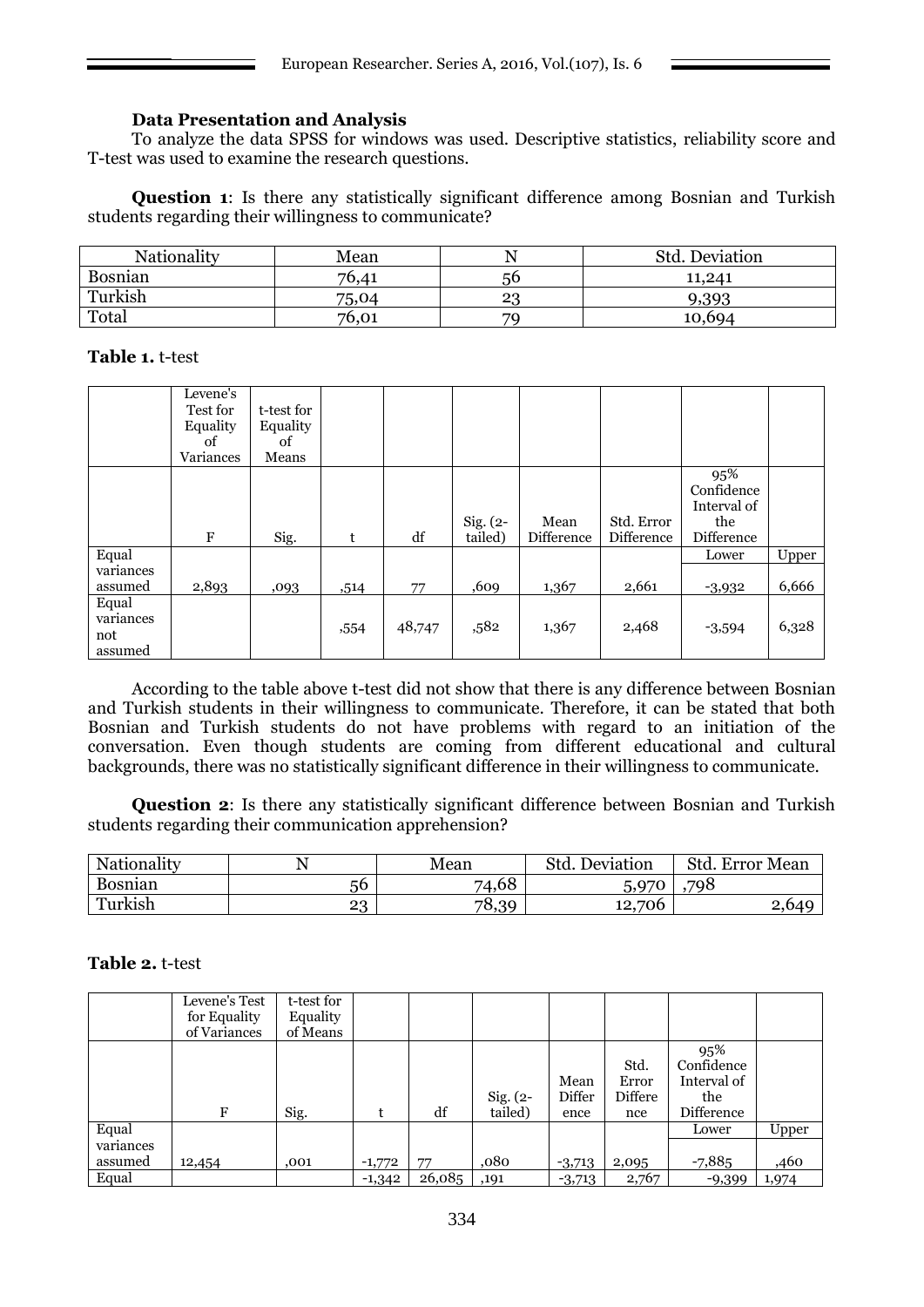| variances |  |  |  |  |  |
|-----------|--|--|--|--|--|
| not       |  |  |  |  |  |
| assumed   |  |  |  |  |  |

Table 2 shows difference (Sig., 001) between Bosnian and Turkish students regarding communication apprehension. Here, Turkish students showed that they have some kind of fear or anxiety in using the language. Perhaps identified difference needs further research studies on students' language background. Turkish students generally were not exposed to English language throughout their primary and high school education. Majority of them had to go through English Language School and pass English language Proficiency test at the International University of Sarajevo (IUS). On the other hand, Bosnian students were exposed to English language on the daily basics, through TV and other media.

**Question 3**: Is there any statistically significant differences among Bosnian and Turkish students in regards to their communication competence.

| Nationality    |                | Mean           | Std.<br>Deviation | Std<br><b>Error</b> Mean |  |
|----------------|----------------|----------------|-------------------|--------------------------|--|
| <b>Bosnian</b> | $-6$<br>5U.    | 74,68          | 5,970             | 798                      |  |
| Turkish        | ററ<br><u>_</u> | 78,<br>ററ<br>ヾ | .706<br>12,7      | 2,640                    |  |

### **Table 3.** t-test

| Levene's  | t-test   |          |        |            |            |            |             |       |
|-----------|----------|----------|--------|------------|------------|------------|-------------|-------|
| Test for  | for      |          |        |            |            |            |             |       |
| Equality  | Equality |          |        |            |            |            |             |       |
| of        | of       |          |        |            |            |            |             |       |
| Variances | Means    |          |        |            |            |            |             |       |
|           |          |          |        |            |            |            | 95%         |       |
|           |          |          |        |            |            |            | Confidence  |       |
|           |          |          |        |            |            |            | Interval of |       |
|           |          |          |        | $Sig. (2-$ | Mean       | Std. Error | the         |       |
| F         | Sig.     | t        | df     | tailed)    | Difference | Difference | Difference  |       |
|           |          |          |        |            |            |            | Lower       | Upper |
| 12,454    | ,001     | $-1,772$ | 77     | ,080       | $-3,713$   | 2,095      | $-7,885$    | ,460  |
|           |          | $-1,342$ | 26,085 | ,191       | $-3,713$   | 2,767      | $-9,399$    | 1,974 |

Table 3 shows statistically significant difference between Bosnian and Turkish students regarding communication competence. Turkish students did not feel very confident and competent to use English language in comparison to Bosnian students. Therefore, the results show that Turkish students perceived themselves as not competent enough when using English language. Again, this feeling can be traced to their past encounter with the use of English language throughout their education.

**Question 4:** Is there any statistically significant difference in student's willingness to communicate, communication apprehension and communication competence among male and female students?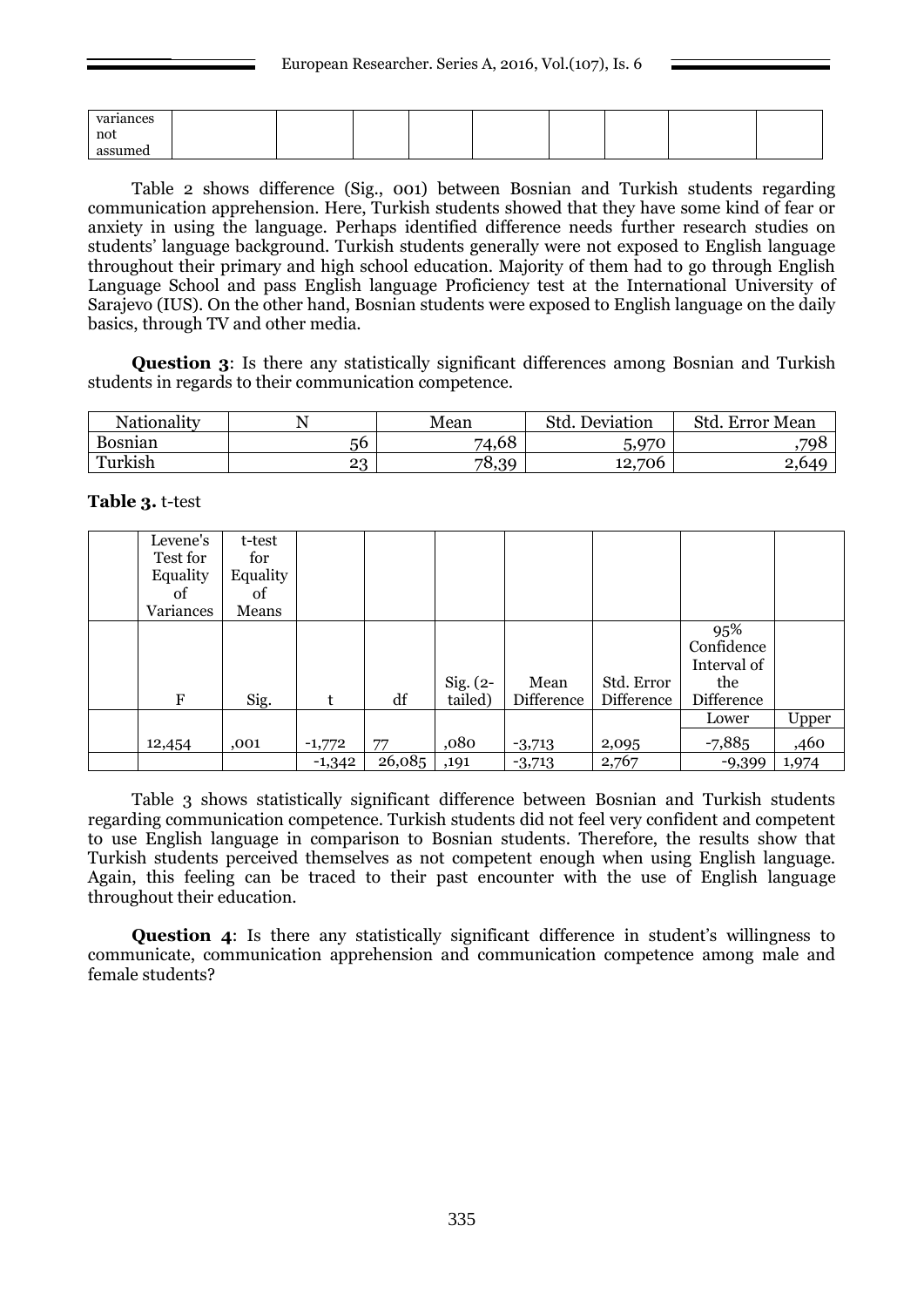**Table 4.** Male female differences

|                                  | Gender | N  | Mean  | Std.<br>Deviation | Std.<br>Error<br>Mean |
|----------------------------------|--------|----|-------|-------------------|-----------------------|
|                                  | male   | 42 | 77,88 | 9,446             | 1,458                 |
| Communication<br>apprehension    | female | 37 | 73,35 | 6,820             | 1,121                 |
|                                  | male   | 42 | 73,95 | 11,436            | 1,765                 |
| Willingness<br>to<br>communicate | female | 37 | 78,35 | 9,396             | 1,545                 |
|                                  | male   | 42 | 45,60 | 8,425             | 1,300                 |
| Communication<br>competence      | female | 37 | 46,92 | 8,441             | 1,388                 |

**Table 5.** T-test for the male female differences

|                                  |             | t-test |          |        |         |            |            |             |
|----------------------------------|-------------|--------|----------|--------|---------|------------|------------|-------------|
|                                  | Levene's    | for    |          |        |         |            |            |             |
|                                  | Test for    | Equa   |          |        |         |            |            |             |
|                                  | Equality    | lity   |          |        |         |            |            |             |
|                                  | of          | of     |          |        |         |            |            |             |
|                                  | Varianc     | Mea    |          |        |         |            |            |             |
|                                  | es          | ns     |          |        |         |            |            |             |
|                                  |             |        |          |        |         |            |            | 95%         |
|                                  |             |        |          |        |         |            |            | Confidence  |
|                                  |             |        |          |        | Sig.    |            |            | Interval of |
|                                  |             |        |          |        | $(2-$   | Mean       | Std. Error | the         |
|                                  | $\mathbf F$ | Sig.   | t        | df     | tailed) | Difference | Difference | Difference  |
| Communication                    | 2,691       | ,105   | 2,414    | 77     | ,018    | 4,530      | Lower      | Upper       |
| apprehension                     |             |        | 2,463    | 74,263 | ,016    | 4,530      | 1,876      | ,793        |
| Willingness<br>to<br>communicate | 1,477       | ,228   | 1,853    | 77     | ,068    | $-4,399$   | 1,839      | ,866        |
|                                  |             |        | 1,876    | 76,651 | ,064    | $-4,399$   | 2,375      | $-9,127$    |
| Communication<br>competence      | ,039        | ,844   | $-0.696$ | 77     | ,488    | $-1,324$   | 2,345      | $-9,069$    |
|                                  |             |        | $-0.696$ | 75,713 | ,488    | $-1,324$   | 1,901      | $-5,109$    |
|                                  |             |        |          |        |         |            | 1,901      | $-5,111$    |

Table 5 indicated that there is no statistically significant difference among male and female students regarding student's willingness to communicate, communication apprehension and communication competence.

### **Conclusion**

Communication situations are often important for the communicator. Then, apprehension in second language use reflects a situational basis related to the number of persons with whom the person is communicating. In the literature, researchers are talking about principally three methods of reducing anxiety about communication events: skill training, cognitive modification and systematic desensitization. Anxiety is common trait among most people who are engaged in any kind of communication exchange and especially people who reluctantly accept public exposure and speaking. In order for students to feel less anxious and more comfortable in using the second language in different circumstances skill training is required. Instructors in collaboration with the other relevant personnel from the institution should engage students in skill training and cognitive thinking as to overcome communication problems.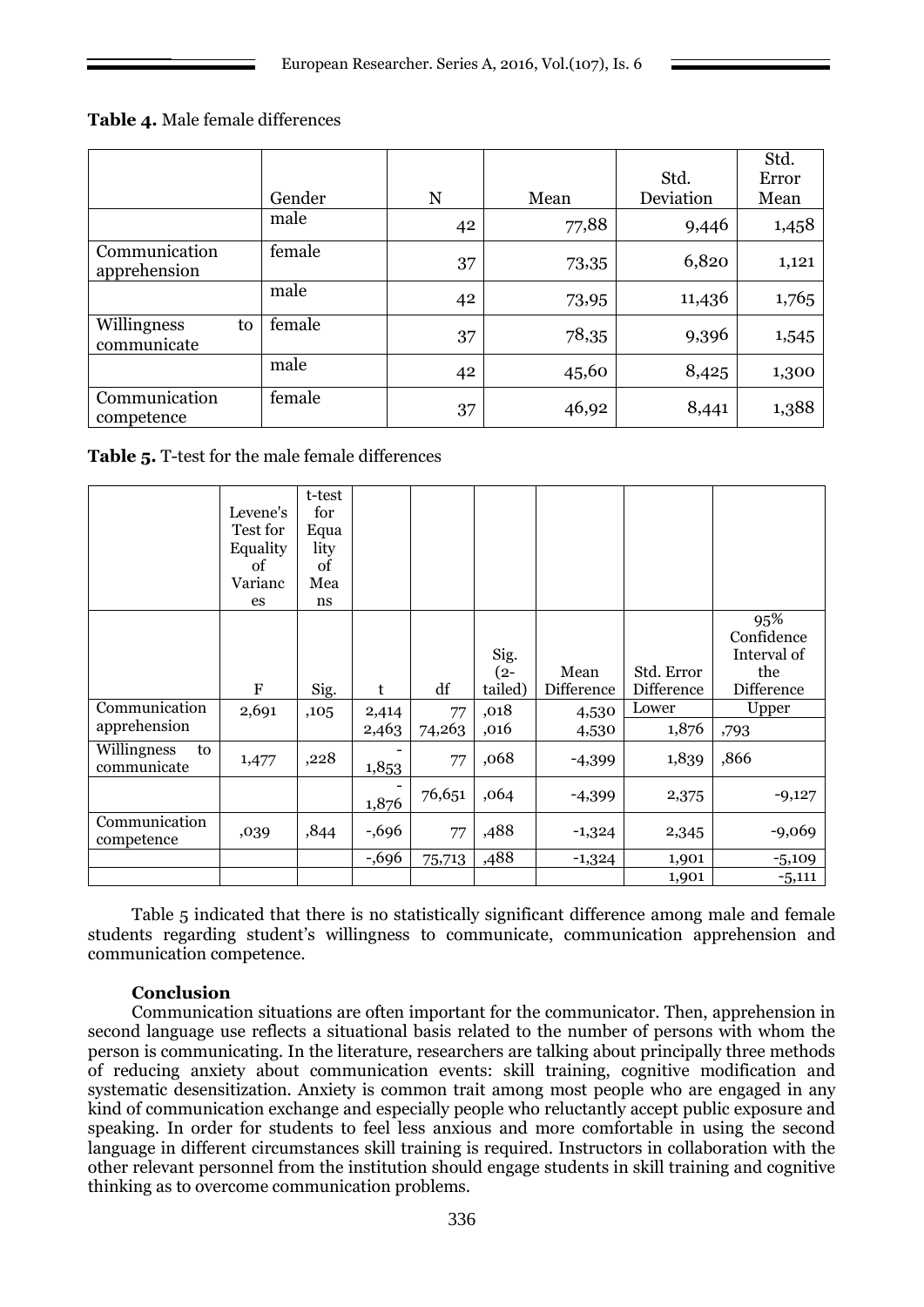The result of this study showed that there is no statistically significant difference between Turkish and Bosnian students regarding their willingness to communicate. However, the results showed that there are differences among Bosnian and Turkish students regarding communication apprehension. In this research, Turkish students felt more anxious in communicating in English language. The results also showed that there is difference between Bosnian and Turkish students regarding the communication competence. Turkish students felt less competent in comparison to Bosnian students regarding using of English language in different circumstances. However, the results did not show any statistically significant difference between Turkish and Bosnian students regarding student's willingness to communicate, communication apprehension and communication competence.

### **References:**

1. Andreou, E., Andreou, G., & Vlachos, F. (2004). Studying orientations and performance on verbal fluency tasks in second language. *Learning and Individual Differences*. 15, 23–33.

2. Andreou, G., Andreou, E., & Vlachos, F. (2006). Individual differences in second language learning among university students. In S.N. Hogan (Ed.), *Trends in learning research* (pp. 81–99). New York: Nova Science Publishers.

3. Andreou, G., & Galantomos, I. (2009). The native speaker ideal in FLT. *Electronic Journal of Foreign Language Teaching*. 6(2), 200–208.

4. Andreou, E., Vlachos, F., & Andreou, G. (2005). Affecting factors in second language learning. *Journal of Psycholinguistic Research*. 34(5), 429–438.

5. Andreou, E., Vlachos, F., & Andreou, G. (2006). Approaches to studying among Greek university students: The impact of gender, age, academic discipline and handedness. *Educational Research*. 48(3), 301–311.

6. Baghaei, P. (2012). The relationship between willingness to communicate and success in learning English as a foreign language. *Modern Journal of Applied Linguistics.* 4(2), 53-67.

7. Beatty, M. J., McCroskey, J. C., & Heisel, A.D. (1998). Communication apprehension as temperamental expression: A communibiological paradigm. *Communication Monographs.* 65, 197-219.

8. Cetinkaya, Y. B. (2005). Turkish college students' willingness to communicate in English as a foreign language. (Unpublished doctoral dissertation). Ohio: The Ohio State University.

9. Dörnyei, Z. (2005). *The psychology of the language learner: Individual differences in second language acquisition*. Mahwah, NJ: Lawrence Erlbaum.

10. Dörnyei, Z. (2009). The L2motivational self system. In Z. Dörnyei, & E. Ushioda (Eds.), *Motivation, language identity and the L2 self* (pp. 9–42). Bristol: Multilingual Matters.

11. Hashimoto, Y. (2002). Motivation and willingness to communicate as predictors of reported L2 use: The Japanese ESL context. *Second Language Studies*. 20(2), 29–70.

12. MacIntyre, P.D., Clément, R., Dörnyei, Z., & Noels, K.A. (1998). Conceptualizing willingness to communicate in a L2: A situated model of confidence and affiliation. *Modern Language Journal*. 82, 545–562.

13. MacIntyre, P. D., & Charos, C. (1996). Personality, attitudes, and affect as predictors of second language communication. *Journal of Language and Social Psychology*. 15(1), 3-26.

14. McCroskey, J.C., & Baer, J.E. (1985). Willingness to communicate: The construct and its measurement. Paper presented at *the Annual Convention of the Speech Communication Association*, Denver, Colorado.

15. McCroskey, J. C. (1992). Reliability and validity of the willingness to communicate scale (WTC). *Communication Quarterly*. 40, 16-25.

16. McCroskey, J. C. (1970). Measures of communication-bound anxiety. *Speech Monographs. 37*, 269-277.

17. McCroskey, J. C. (1977). Oral communication apprehension: A summary of recent theory and research. *Human Communication Research*. 4, 78-96.

18. McCroskey, J. C. (1982). *An introduction to rhetorical communication* (4th Ed). Englewood Cliffs, NJ: Prentice-Hall.

19. McCroskey, J.C., & Richmond, V.P. (1987). Willingness to communicate and interpersonal communication. In J.C. McCroskey, & J.A. Daly (Eds.), *Personality and interpersonal communication* (pp. 129–156). Beverly Hills, CA: Sage.